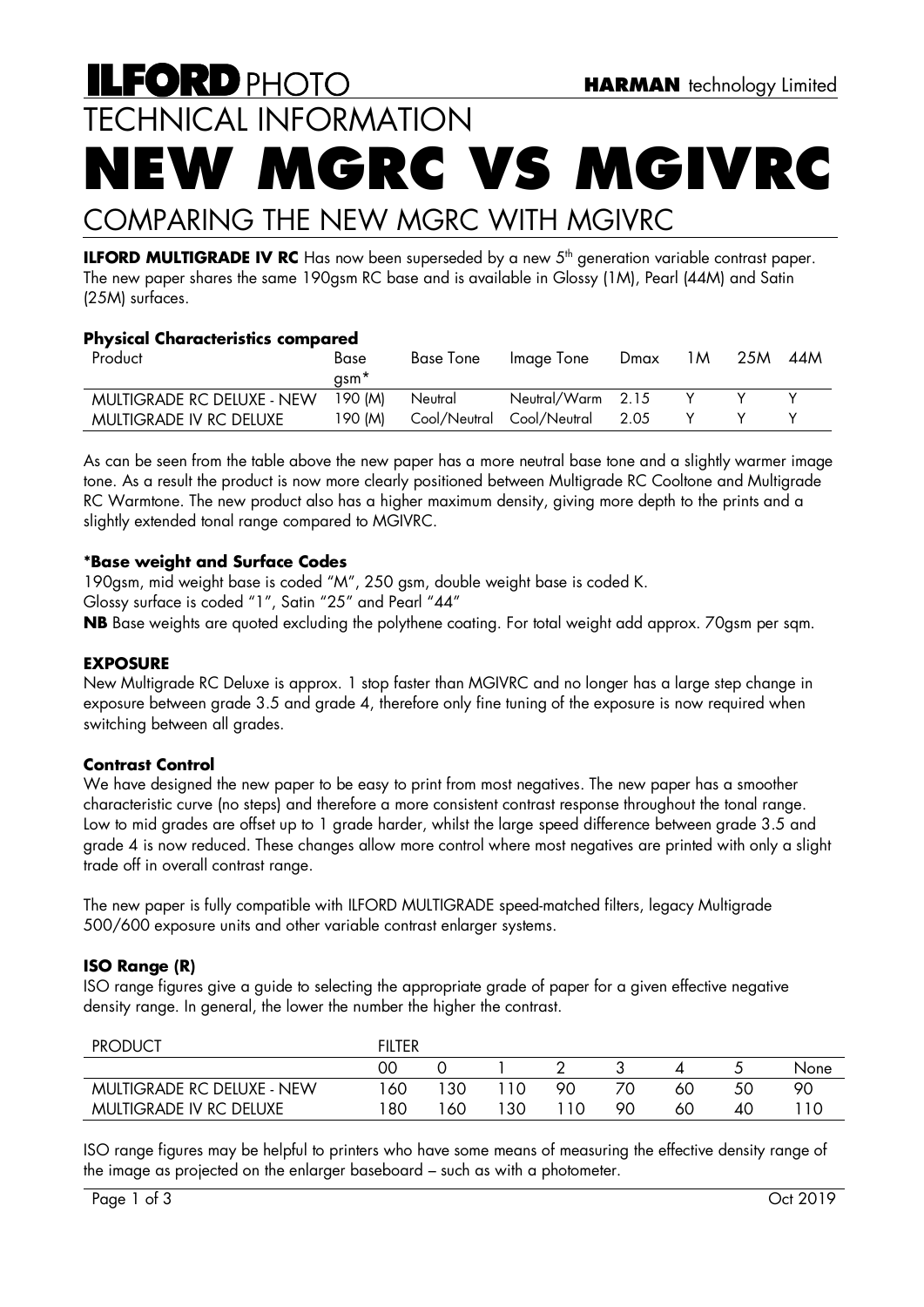#### **ISO Speed (P)**

**NB** ISO Paper speeds are not the same as Film ISO speeds, MULTIGRADE RC papers have approximately an equivalent Film ISO of 3-6.

The speed of MULTIGRADE papers depends on the filtration used during exposure. (see table below)

| <b>PRODUCT</b>             | <b>FILTER</b> |     |     |     |     |     |     |      |
|----------------------------|---------------|-----|-----|-----|-----|-----|-----|------|
|                            | 00            |     |     |     |     |     |     | None |
| MULTIGRADE RC DELUXE - NEW | 240           | 240 | 240 | 240 | 240 | 220 | 220 | 500  |
| MULTIGRADE IV RC DELUXE    | 200           | 200 | 200 | 200 | 200 | 00  | 00  | 500  |

#### **Toning**

New Multigrade RC Deluxe has an improved toning response. When selenium toning a noticeable boost to shadow contrast and black density is observed. Image tone will take on a slight aubergine colouration if extended toning times are used.

The new paper also responds better to Sepia and split toning techniques.

#### **Safelight recommendations**

New Multigrade RC Deluxe papers can be used with most common safelights for black and white papers. The ILFORD safelights are especially recommended as they generally allow darkrooms to be brighter, but completely safe.

For direct lighting, do not expose the paper to the safelight for more than 4 minutes, and the distance between the paper and the safelight should be a minimum of 1.2 metres/4ft.

#### **Development**

The induction time for New Multigrade RC Deluxe is faster and images will begin to appear quicker in the tray. Overall development times are the same however.

| <b>Processing summary</b> (intermittent agitation) |                 |                          |                |  |  |  |  |
|----------------------------------------------------|-----------------|--------------------------|----------------|--|--|--|--|
| <b>Chemical Options</b>                            | <b>Dilution</b> | $\degree$ C/ $\degree$ F | Time (min:sec) |  |  |  |  |
| <b>Developers</b>                                  |                 |                          |                |  |  |  |  |
| <b>ILFORD MULTIGRADE</b>                           | $1+9$           | 20/68                    | 1:00           |  |  |  |  |
| <b>ILFORD MULTIGRADE</b>                           | $1 + 14$        | 20/68                    | 1:30           |  |  |  |  |
| <b>ILFORD PQ UNIVERSAL</b>                         | $1+9$           | 20/68                    | 2:00           |  |  |  |  |
| <b>ILFORD BROMOPHEN</b>                            | $1 + 3$         | 20/68                    | 2:00           |  |  |  |  |
|                                                    |                 |                          |                |  |  |  |  |
| <b>Stop Bath</b>                                   |                 |                          |                |  |  |  |  |
| <b>ILFOSTOP</b>                                    | $1 + 19$        | 18-24 / 64-75            | 0:10           |  |  |  |  |
| <b>Fixer</b>                                       |                 |                          |                |  |  |  |  |
| <b>ILFORD Rapid Fixer</b>                          | $1 + 4$         | 18-24 / 64-75            | 0:30           |  |  |  |  |
| <b>ILFORD Hypam</b>                                | $1 + 4$         | 18-24 / 64-75            | 0:30           |  |  |  |  |
| Washing                                            |                 |                          |                |  |  |  |  |
| Fresh, Running Water                               |                 | Above $5/41$             | 2:00           |  |  |  |  |

**Note** Photographic chemicals are not hazardous when used correctly. Always follow the health and safety recommendations on the packaging. Photochemical material safety data sheets containing full details for the safe handling, disposal and transportation of ILFORD chemicals are available from **www.ilfordphoto.com**

## **Spectral Sensitivity**

Both papers have similar spectral sensitivity as shown in the chart opposite